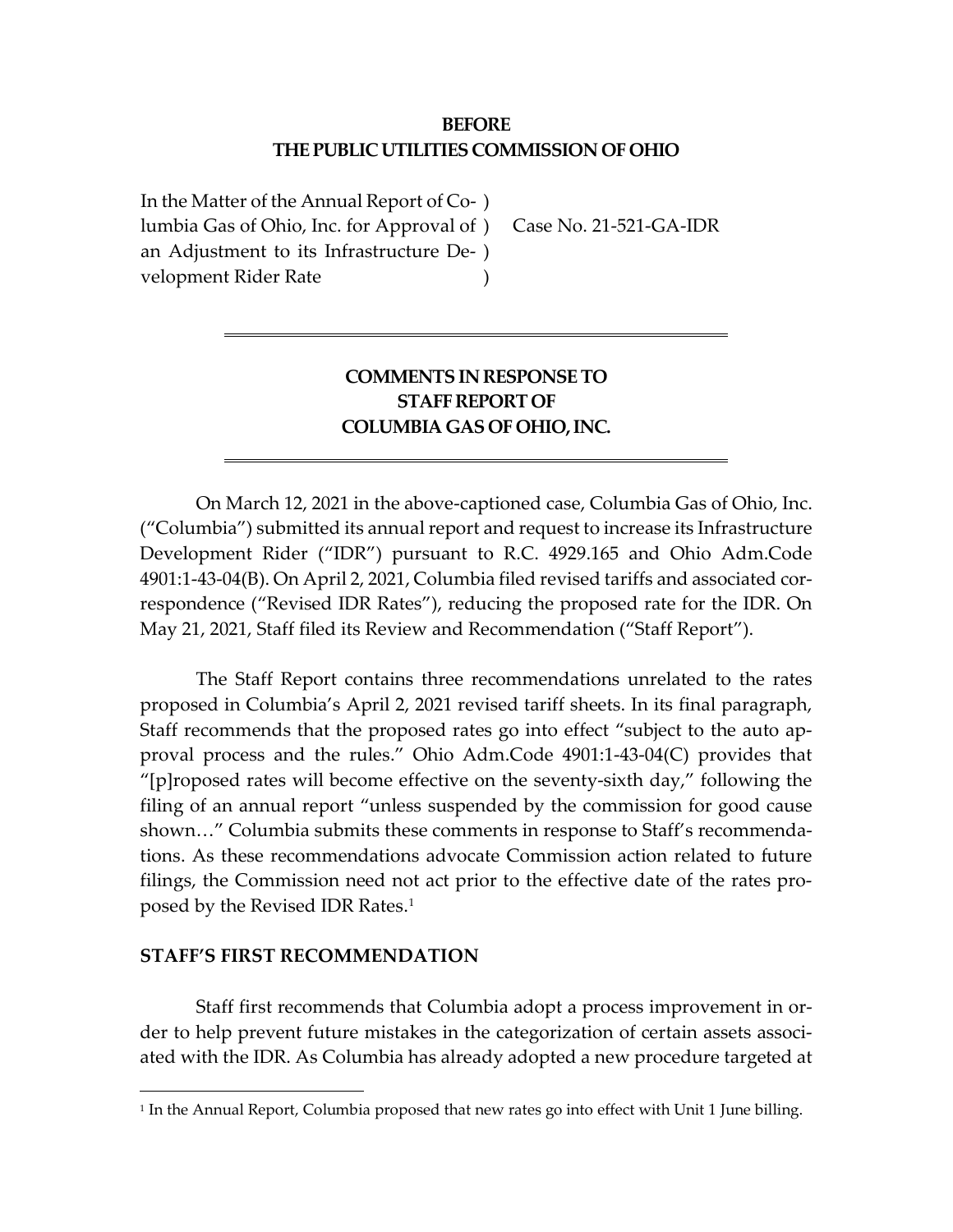mitigating this issue, which was provided in response to a Staff data request, Columbia does not object to Commission adoption of this recommendation.

### **STAFF'S SECOND RECOMMENDATION**

In its second recommendation, Staff requests that the Commission order Columbia to provide "detailed accounting and allocation explanations" associated with costs recovered from three specifically identified vendors "concurrent with the filing of the next annual report." In a typical audit, Staff selects a statistical sample of Columbia invoices for review in order to determine whether the costs stemming from these invoices were appropriately applied to the audited recovery mechanism. Columbia provides all relevant information related to these selected invoice samples. Under Staff's proposed recommendation, the Commission would essentially be pre-selecting all invoices from these three specific vendors in the review of the rider.

This pre-selection prior to viewing the significance of dollar amounts charged to Columbia by these vendors creates a new burden on Columbia personnel prior to any discovery process beginning in a proceeding. [2](#page-1-0) For this reason, Columbia recommends that the Commission decline to adopt this recommendation. However, if the Commission is inclined to adopt this recommendation, it should only require Staff's recommended information to be (a) submitted to Staff, similar to other discovery requests, during the audit associated with next year's annual report, and (b) limit the invoices to those that are material. Columbia proposes that this materiality threshold be set at \$10,000.

#### **STAFF'S THIRD RECOMMENDATION**

 $\overline{a}$ 

Staff's third recommendation asks the Commission to order Columbia to provide three specific pieces of information: 1) confirmation that businesses with approved Economic Development Projects ("EDP") are operational; 2) the current number of jobs created and jobs retained compared to the EDP application; and 3) "the total final investment dollars spent by the customer, community, and/or third parties for the project compared to what was filed in the EDP." Initially, it is not evident why this information is being required for projects with costs not being recovered by the current IDR filing. Moreover, information responsive to each of these requests is neither within Columbia's possession, nor control. Finally, it is

<span id="page-1-0"></span><sup>2</sup> Columbia notes that the IDR rate proposed in this case is \$0.27 per month.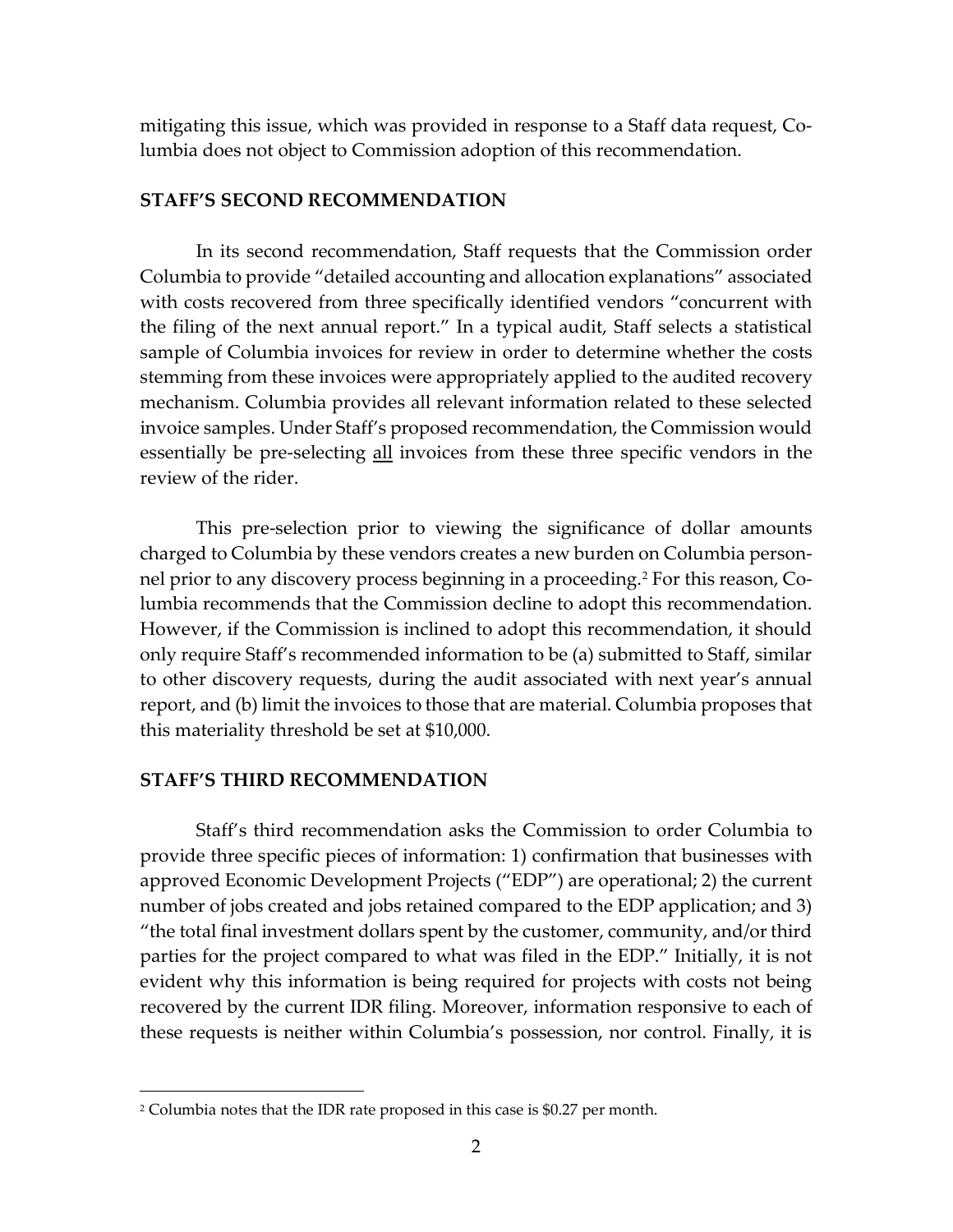arguable that this information is outside the confines of the Ohio Revised Code and the Commission's purview for these proceedings.

*a) Staff's recommendation requests information outside the scope of this proceeding.*

In the annual IDR rider update filings, Columbia requests recovery of costs for certain economic development projects in which Columbia incurs costs. The IDR recovery is limited to project costs incurred in the calendar year. By the nature of this recommendation, Staff is requesting information for all of Columbia's economic development projects. This includes Columbia's first economic development project, the Sofidel Pipeline Project, where costs have been fully recovered for almost three years, to its most recent projects.<sup>[3](#page-2-1)</sup>

In this proceeding, Columbia was requesting recovery of five economic development projects out of the fourteen Commission-approved economic development projects. [4](#page-2-0) Any information requested by Staff in the scope of the audit should be limited to those projects that are being recovered in this proceeding. Columbia asks the Commission, at a minimum, recognize this limitation on the scope of this proceeding.

*b) Staff's recommendation requests information that is not within Columbia's possession or control.*

Any investigation, whether it is discovery or information inquiry, requires the disclosure of information that is controlled or in the possession of the utility. In essence, a party cannot "discover" or "investigate" what another does not know. Here, Staff is requesting that Columbia, without a subpoena or other legal mechanism, obtain information that Columbia does not possess. Simply stated, Columbia does not collect the requested information as a part of its ordinary course of business. Columbia also does not possess a mechanism by which it can compel this information from customers with approved EDPs.

 $\overline{a}$ 

<span id="page-2-1"></span><sup>3</sup> Sofidel Pipeline Project was approved in Case No. 16-2069-GA-EDP on November 24, 2016. The costs to recover the Sofidel Pipeline Project were approved in Case No. 17-521-GA-IDR, and such costs were fully recovered by May 2018.

<span id="page-2-0"></span><sup>4</sup> Columbia requested recovery of the Lawrence Economic Development Corporation Project (LEDC); Next Generation Films, Inc.; Mucci Farms, Inc.; Emerson Process Management Value Automation, Inc.; and American Freight Project.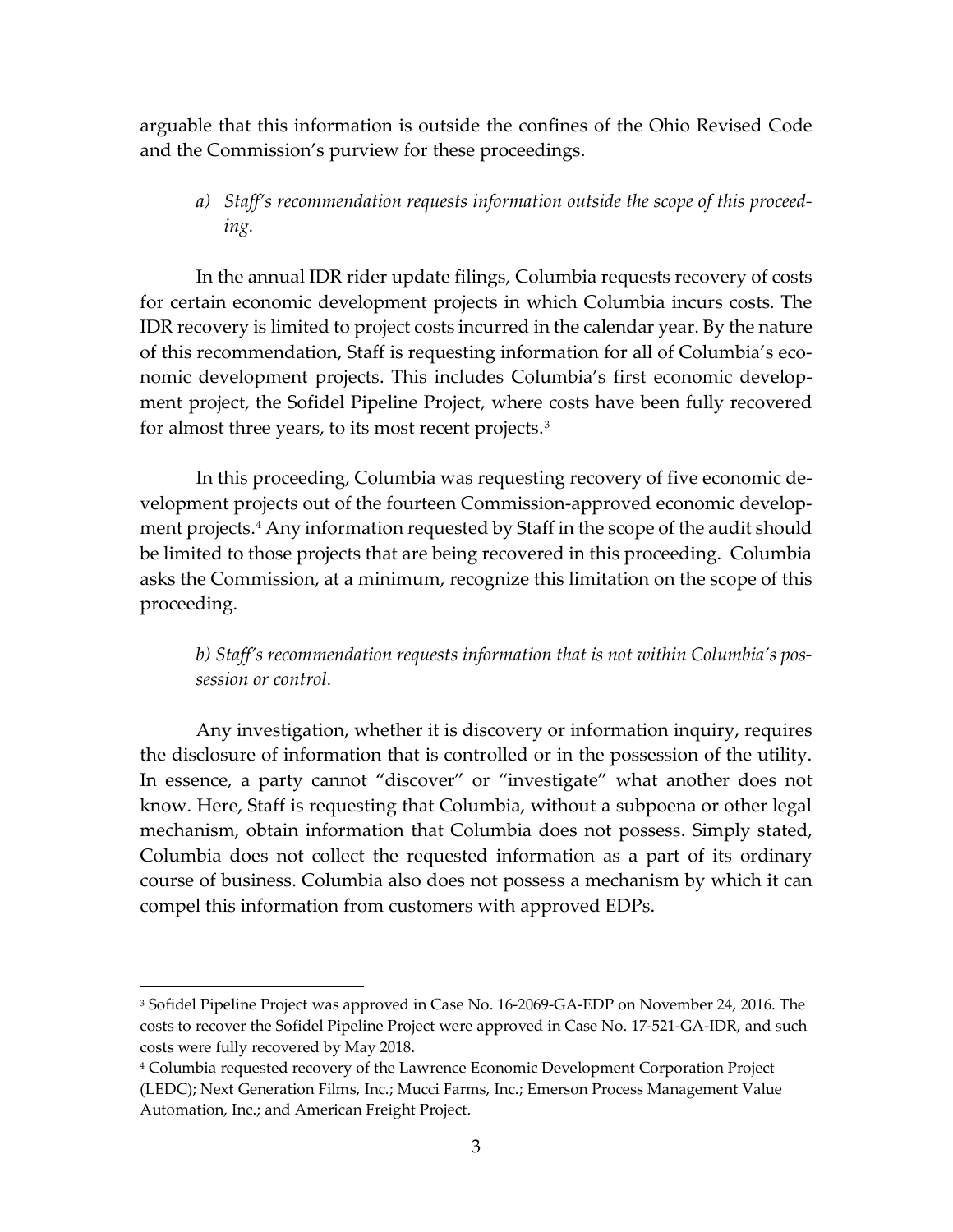In responding to Staff's original data request on this subject, Columbia voluntarily requested this information from third parties and received a mixed response. Columbia provided to Staff any information it received, but, as noted in the Staff Report, this information was "incomplete." Unlike the Commission with subpoena power, Columbia does not have the ability to compel third parties to provide information that is neither public nor required to be produced.

As such, Columbia requests that the Commission decline to adopt Staff's third recommendation.

# *c) Staff's recommendation is not rooted in the statute or Commission rules adopting the IDR*

The request for additional information about all economic development projects is outside the reviews set forth in the Ohio Revised Code and the Commission's Rules governing the Infrastructure Development Rider. Specifically, Ohio Adm.Code 4901:1-43-04, the provision outlining the process by which a utility adjusts the IDR annually, does not include a requirement for updates on all approved economic development projects. Nor should it. The practical issues with obtaining the information aside, the ongoing requirement for any project without a time limitation, on its face, would lead to a utility providing information 5, 10, 15 or 20 years after a project's costs have been recovered. Moreover, in the current rulemaking docket for IDR rules, Case No. 21-0010-GA-ORD, Staff did not propose to incorporate this requirement into Ohio Adm.Code 4901:1-43- 04.

Finally, if this type of information was contemplated by the Commission, it would have established a process for doing so. Evidence of this fact can be found in an economic development mechanism applicable to electric distribution utilities. The Commission's rules governing the review of reasonable arrangements approved under R.C. 4905.31 contemplate the collection of this kind of information and establish a process for doing so. Ohio Adm.Code 4901:1-38-06 specifically mandates that the utility require a customer-recipient of an arrangement to provide information in the form of an annual report submitted to staff in order to provide staff with information similar to the subject of what is requested in the Staff Report. If the Commission envisioned such a requirement for the EDP program, it would have included a similar provision in adopting Ohio Adm.Code 4901:1-43.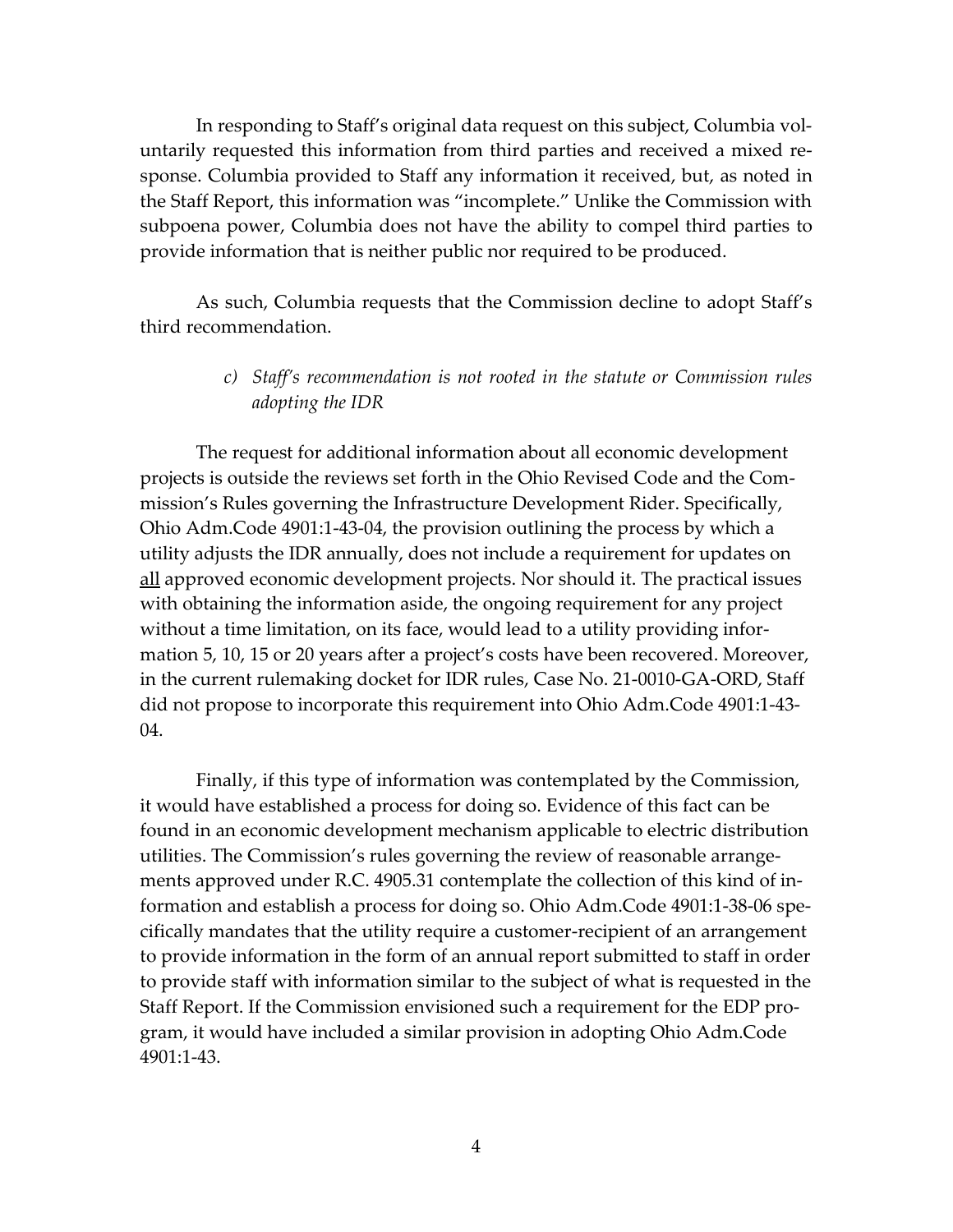**WHEREFORE**, Columbia requests that the Commission decline to adopt or modify Staff's second recommendation, and decline to adopt Staff's third recommendations from the Staff Report in this proceeding.

Respectfully submitted by,

#### **COLUMBIA GAS OF OHIO, INC.**

*/s/ John R. Ryan* John R. Ryan, Counsel of Record

Joseph M. Clark, Asst. Gen. Counsel (0080711) John R. Ryan, Senior Counsel (0090607) P.O. Box 117 290 W. Nationwide Blvd. Columbus, Ohio 43216-0117 Telephone: (614) 460-6988 (614) 285-2220 E-mail: josephclark@nisource.com johnryan@nisource.com

(Willing to accept service by e-mail)

Attorneys for **COLUMBIA GAS OF OHIO, INC**